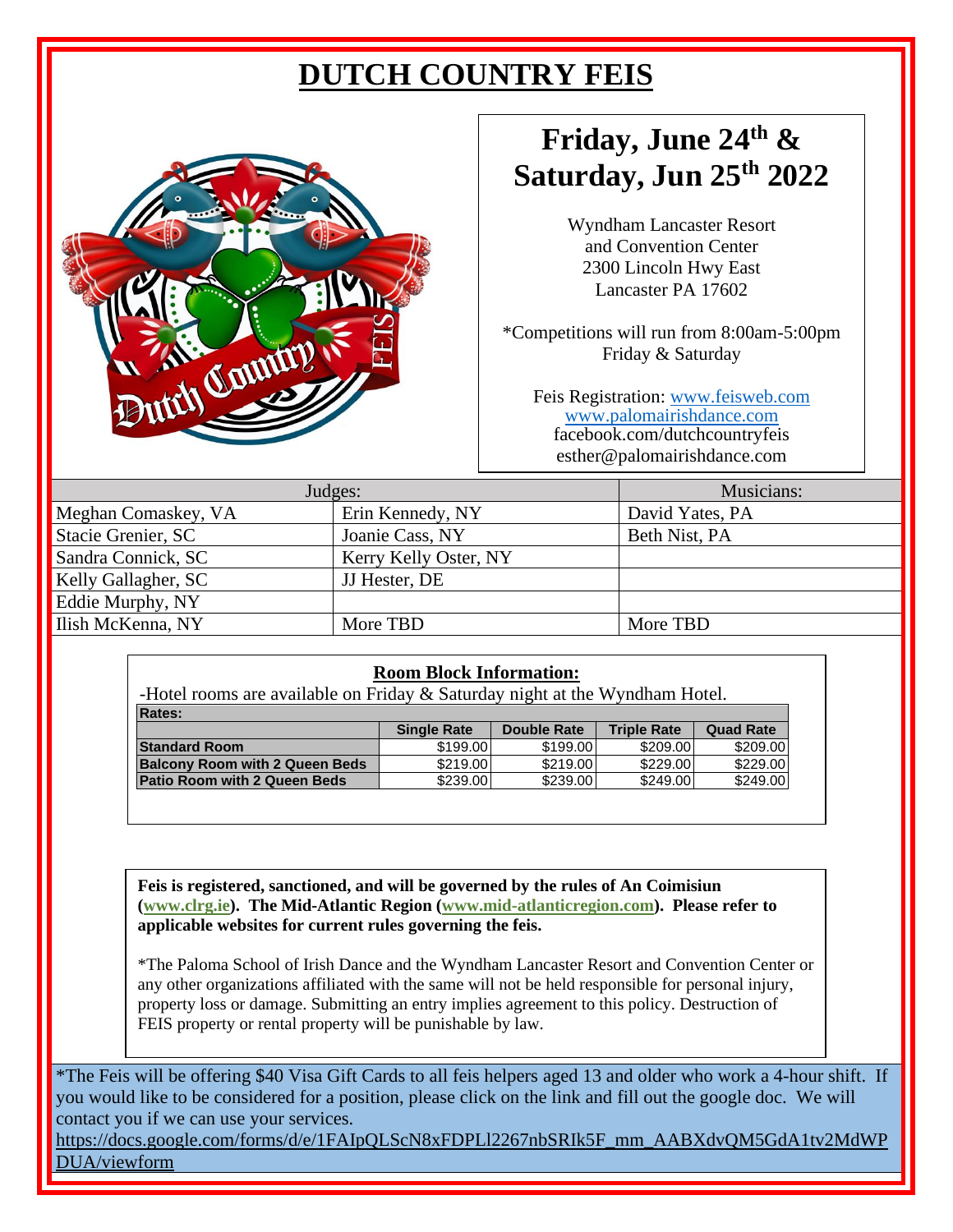| <b>SPECIAL NEEDS</b>               |                                                                                              | Open to dancers of all ages -ONE step in the reel or light jig.                    |                |                                                     |                 |                                                                                                                                                                              |                     |          |  |
|------------------------------------|----------------------------------------------------------------------------------------------|------------------------------------------------------------------------------------|----------------|-----------------------------------------------------|-----------------|------------------------------------------------------------------------------------------------------------------------------------------------------------------------------|---------------------|----------|--|
| <b>COMPETITION</b>                 |                                                                                              |                                                                                    |                |                                                     |                 |                                                                                                                                                                              |                     |          |  |
|                                    | 1000                                                                                         |                                                                                    |                |                                                     |                 |                                                                                                                                                                              |                     |          |  |
| <b>BOYS &amp; GIRLS</b>            |                                                                                              |                                                                                    |                |                                                     |                 |                                                                                                                                                                              |                     |          |  |
|                                    |                                                                                              |                                                                                    |                |                                                     |                 |                                                                                                                                                                              |                     |          |  |
| <b>PRE-BEGINNER</b>                |                                                                                              |                                                                                    |                |                                                     |                 | Open to children Under 7 who are not yet ready to compete at the Beginner level.                                                                                             |                     |          |  |
| <b>COMPETITION</b>                 |                                                                                              |                                                                                    |                |                                                     |                 | ONE step in the reel. Competitors may not compete in any other dancing                                                                                                       |                     |          |  |
|                                    |                                                                                              | competition at this feis.                                                          |                |                                                     |                 |                                                                                                                                                                              |                     |          |  |
| <b>BOYS &amp; GIRLS</b>            |                                                                                              |                                                                                    |                |                                                     |                 |                                                                                                                                                                              |                     |          |  |
|                                    | 100                                                                                          |                                                                                    |                |                                                     |                 |                                                                                                                                                                              |                     |          |  |
|                                    |                                                                                              |                                                                                    |                |                                                     |                 |                                                                                                                                                                              |                     |          |  |
| <b>BEGINNER</b>                    |                                                                                              |                                                                                    |                |                                                     |                 | A Beginner is a competitor who has not taken Irish Dancing Lessons from a                                                                                                    |                     |          |  |
| <b>BOYS &amp; GIRLS</b>            |                                                                                              |                                                                                    |                |                                                     |                 | registered teacher prior to September 1 <sup>st</sup> of previous year. Dancer must move into<br>Advanced Beginner the following year. No solo costumes are allowed. Skirts, |                     |          |  |
|                                    |                                                                                              |                                                                                    |                | trousers, blouses, shirts, or school costumes ONLY. |                 |                                                                                                                                                                              |                     |          |  |
|                                    | 2 Steps.                                                                                     |                                                                                    |                |                                                     |                 |                                                                                                                                                                              |                     |          |  |
|                                    | <b>Under 6</b>                                                                               | <b>Under 7</b>                                                                     | <b>Under 8</b> | Under 9                                             | <b>Under 10</b> | Under 11                                                                                                                                                                     | Under 12            | 12&Over  |  |
| Reel (tempo 122)                   | 206RL                                                                                        | 207RL                                                                              | <b>208RL</b>   | 209RL                                               | 210RL           | 211RL                                                                                                                                                                        | 212RL               | 213RL    |  |
| Light Jig (tempo 115)              | 206LJ                                                                                        | 207LJ                                                                              | 208LJ          | 209LJ                                               | 210LJ           | 211LJ                                                                                                                                                                        | 212LJ               | 213LJ    |  |
| Slip Jig (tempo 122)               | 206SJ                                                                                        | 207SJ                                                                              | 208SJ          | 209SJ                                               | 210SJ           | 211SJ                                                                                                                                                                        | 212SJ               | 213SJ    |  |
| Single Jig (tempo 124)             | 206SS                                                                                        | 207SS                                                                              | 208SS          | S09SS                                               | 210SS           | 211SS                                                                                                                                                                        | 212SS               | 213SS    |  |
|                                    |                                                                                              |                                                                                    |                |                                                     |                 |                                                                                                                                                                              |                     |          |  |
| <b>ADVANCED</b>                    |                                                                                              |                                                                                    |                |                                                     |                 | An Advanced Beginner is a dancer who has taken lessons from a registered teacher                                                                                             |                     |          |  |
| <b>BEGINNER</b>                    |                                                                                              |                                                                                    |                |                                                     |                 | for more than 1 year. An Advanced Beginner who wins a $1st$ , $2nd$ , or $3rd$ place will                                                                                    |                     |          |  |
|                                    |                                                                                              |                                                                                    |                |                                                     |                 | advance to the Novice category in that particular dance next year. No solo costumes                                                                                          |                     |          |  |
| <b>BOYS &amp; GIRLS</b>            |                                                                                              |                                                                                    |                |                                                     |                 | are allowed. Skirts, trousers, blouses, shirts, or school costumes ONLY.                                                                                                     |                     |          |  |
|                                    | 2 Steps.                                                                                     |                                                                                    |                |                                                     |                 |                                                                                                                                                                              |                     |          |  |
|                                    | <b>Under 6</b>                                                                               | <b>Under 7</b>                                                                     | <b>Under 8</b> | <b>Under 9</b>                                      | Under 10        | Under 11                                                                                                                                                                     | Under 12            | 12&Over  |  |
| Reel (tempo 122)                   | 306RL                                                                                        | 307RL                                                                              | 308RL          | 309RL                                               | 310RL           | 311RL                                                                                                                                                                        | 312RL               | 313RL    |  |
| <b>Light Jig</b> (tempo $115$ )    | 306LJ                                                                                        | 307LJ                                                                              | 308LJ          | 309LJ                                               | 310LJ           | 311LJ                                                                                                                                                                        | 312LJ               | 313LJ    |  |
| Slip Jig (tempo 122)               | 306SJ                                                                                        | 307SJ                                                                              | 308SJ          | 309SJ                                               | 310SJ           | 311SJ                                                                                                                                                                        | $\overline{312}$ SJ | 313SJ    |  |
| Single Jig (tempo 124)             | $\overline{306}$ SS                                                                          | 307SS                                                                              | 308SS          | 309SS                                               | 310SS           | 311SS                                                                                                                                                                        | 312SS               | 313SS    |  |
| Treble Jig (tempo 92)              | 306TJ                                                                                        | 307TJ                                                                              | 308TJ          | 309TJ                                               | 310TJ           | 311TJ                                                                                                                                                                        | 312TJ               | 313TJ    |  |
| Hornpipe (tempo 138)               |                                                                                              | 313HP<br>306HP<br>307HP<br>308HP<br>309HP<br>310HP<br>311HP<br>312HP               |                |                                                     |                 |                                                                                                                                                                              |                     |          |  |
| <b>NOVICE</b>                      |                                                                                              | A Novice is a dancer who has previously won a $1st$ , $2nd$ , or $3rd$ in Advanced |                |                                                     |                 |                                                                                                                                                                              |                     |          |  |
|                                    | Beginner. A Novice who wins a 1 <sup>st</sup> place will advance to the Prizewinner category |                                                                                    |                |                                                     |                 |                                                                                                                                                                              |                     |          |  |
| <b>BOYS &amp; GIRLS</b>            | in that particular dance the next year.                                                      |                                                                                    |                |                                                     |                 |                                                                                                                                                                              |                     |          |  |
|                                    | 2 Steps.                                                                                     |                                                                                    |                |                                                     |                 |                                                                                                                                                                              |                     |          |  |
|                                    |                                                                                              |                                                                                    |                |                                                     |                 |                                                                                                                                                                              |                     |          |  |
|                                    | <b>Under 7</b>                                                                               | <b>Under 8</b>                                                                     | <b>Under 9</b> | <b>Under 10</b>                                     | <b>Under 11</b> | Under 12                                                                                                                                                                     | <b>Under 13</b>     | 13&Over  |  |
| Reel (tempo 113)                   | 407RL                                                                                        | 408RL                                                                              | 409RL          | 410RL                                               | 411RL           | 412RL                                                                                                                                                                        | 413RL               | 414RL    |  |
| <b>Light Jig</b> (tempo $115$ )    | 407LJ                                                                                        | 408LJ                                                                              | 409LJ          | 410LJ                                               | 411LJ           | 412LJ                                                                                                                                                                        | 413LJ               | 414LJ    |  |
| Slip Jig (tempo $113$ )            | 407SJ                                                                                        | 408SJ                                                                              | 409SJ          | 410SJ                                               | 411SJ           | 412SJ                                                                                                                                                                        | 413SJ               | 414SJ    |  |
| Single Jig (tempo 124)             | 407SS                                                                                        | 408SS                                                                              | 409SS          | 410SS                                               | 411SS           | 412SS                                                                                                                                                                        | 413SS               | 414SS    |  |
| <b>Treble Jig</b> (tempo 92 or 73) | 407TJ                                                                                        | 408TJ                                                                              | 409TJ          | 410TJ                                               | 411TJ           | 412TJ                                                                                                                                                                        | 413TJ               | 414TJ    |  |
| <b>Hornpipe</b> (tempo 138 or 113) | 407HP                                                                                        | 408HP                                                                              | 409HP          | 410HP                                               | 411HP           | 412HP                                                                                                                                                                        | 413HP               | 414HP    |  |
|                                    |                                                                                              |                                                                                    |                |                                                     |                 |                                                                                                                                                                              |                     |          |  |
| <b>PRIZEWINNER</b>                 |                                                                                              |                                                                                    |                |                                                     |                 | A Prizewinner is a dancer who has previously won $1st$ place in Novice in a particular                                                                                       |                     |          |  |
|                                    | dance.                                                                                       |                                                                                    |                |                                                     |                 |                                                                                                                                                                              |                     |          |  |
| <b>BOYS &amp; GIRLS</b>            | 2 Steps.                                                                                     |                                                                                    |                |                                                     |                 |                                                                                                                                                                              |                     |          |  |
|                                    |                                                                                              |                                                                                    |                |                                                     |                 |                                                                                                                                                                              |                     |          |  |
|                                    | <b>Under 8</b>                                                                               | <b>Under 9</b>                                                                     | Under 10       | <b>Under 11</b>                                     | Under 12        | Under 13                                                                                                                                                                     | Under 14            | Under 15 |  |
| Reel (tempo 113)                   | 508RL                                                                                        | 509RL                                                                              | 510RL          | 511RL                                               | 512RL           | 513RL                                                                                                                                                                        | 514RL               | 515RL    |  |
| <b>Light Jig</b> (tempo $115$ )    | 508LJ                                                                                        | 509LJ                                                                              | 510LJ          | 511LJ                                               | 512LJ           | 513LJ                                                                                                                                                                        | 514LJ               | 515LJ    |  |
| Slip Jig (tempo $113$ )            | 508SJ                                                                                        | 509SJ                                                                              | 510SJ          | 511SJ                                               | 512SJ           | 513SJ                                                                                                                                                                        | 514SJ               | 515SJ    |  |
| Single Jig (tempo 124)             |                                                                                              |                                                                                    |                |                                                     |                 |                                                                                                                                                                              |                     |          |  |
|                                    | 508SS                                                                                        | 509SS                                                                              | 510SS          | 511SS                                               | 512SS           | 513SS                                                                                                                                                                        | 514SS               | 515SS    |  |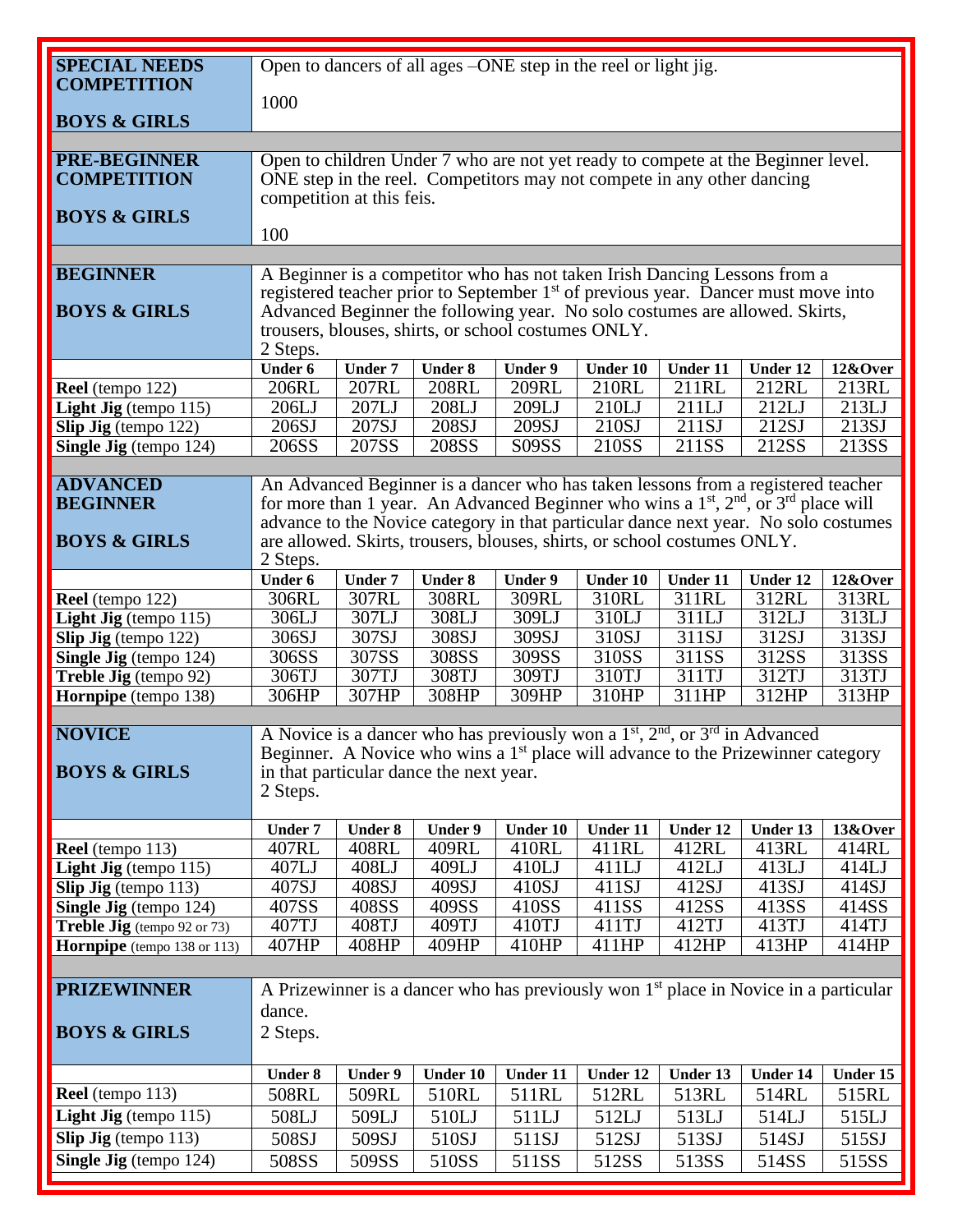| Treble Jig (tempo 92 or 73)                                                                      | 508TJ                                | 509TJ | 510TJ       | 511TJ                                                                                   | 512TJ               | 513TJ | 514TJ                 | 515TJ       |
|--------------------------------------------------------------------------------------------------|--------------------------------------|-------|-------------|-----------------------------------------------------------------------------------------|---------------------|-------|-----------------------|-------------|
| Hornpipe (tempo 138 or 113)                                                                      | 508HP                                | 509HP | 510HP       | 511HP                                                                                   | 512HP               | 513HP | 514HP                 | 515HP       |
|                                                                                                  |                                      |       |             |                                                                                         |                     |       |                       |             |
|                                                                                                  | CONTINUED<br>16 &<br><b>Under 16</b> |       |             |                                                                                         |                     |       |                       |             |
|                                                                                                  |                                      | Over  |             |                                                                                         |                     |       |                       |             |
| Reel (tempo 113)                                                                                 | 516RL                                | 517RL |             |                                                                                         |                     |       |                       |             |
| <b>Light Jig</b> (tempo $115$ )                                                                  | 516LJ                                | 517LJ |             |                                                                                         |                     |       |                       |             |
| Slip Jig (tempo 113)                                                                             | 516SJ                                | 517SJ |             |                                                                                         |                     |       |                       |             |
| Single Jig (tempo 124)                                                                           | 516SS                                | 517SS |             |                                                                                         |                     |       |                       |             |
| Treble Jig (tempo 92 or 73)                                                                      | 516TJ                                | 517TJ |             |                                                                                         |                     |       |                       |             |
| Hornpipe (tempo 138 or 113)                                                                      | 516HP                                | 517HP |             |                                                                                         |                     |       |                       |             |
|                                                                                                  |                                      |       |             |                                                                                         |                     |       |                       |             |
| <b>ADULT</b>                                                                                     |                                      |       |             | An Adult dancer is a dancer who began taking Irish Dance lessons after the age of       |                     |       |                       |             |
| <b>COMPETITIONS</b>                                                                              |                                      |       |             | 18 or an adult who hasn't taken Irish Dancing lessons in the previous 5 years and has   |                     |       |                       |             |
|                                                                                                  |                                      |       |             | not competed as a "child" in the previous 5 years.                                      |                     |       |                       |             |
| <b>MEN &amp; WOMEN</b>                                                                           |                                      |       |             |                                                                                         |                     |       |                       |             |
|                                                                                                  | Reel                                 |       | Light Jig   | Slip Jig                                                                                | Treble Jig          |       | Hornpipe              | Single Jig  |
|                                                                                                  |                                      |       | (tempo 115) |                                                                                         | (tempo<br>92 or 73) |       | (tempo<br>138 or 113) | (tempo 124) |
| Beginner                                                                                         | 921 (tempo 122)                      |       | 922         | 923 (tempo 122)                                                                         | 924                 |       | 925                   | 926         |
| <b>Advanced Beginner</b>                                                                         | 931 (tempo 122)                      |       | 932         | 933 (tempo 122)                                                                         | 934                 |       | 935                   | 936         |
| Novice                                                                                           | 941 (tempo 113)                      |       | 942         | 943 (tempo 113)                                                                         | 944                 |       | 945                   | 946         |
| Prizewinner                                                                                      | $951$ (tempo 113)                    |       | 952         | 953 (tempo 113)                                                                         | 954                 |       | 955                   | 956         |
|                                                                                                  |                                      |       |             |                                                                                         |                     |       |                       |             |
| <b>ADULT</b>                                                                                     |                                      |       |             | Round 1: Treble Jig (40 bars-speed 73) or Hornpipe (32 bars-speed 113)                  |                     |       |                       |             |
| <b>CHAMPIONSHIP</b>                                                                              |                                      |       |             | Round 2: Reel (40 bars-speed 113) or Slip Jig (32 bars-speed 113)                       |                     |       |                       |             |
|                                                                                                  | <b>Round 3: Traditional Set</b>      |       |             |                                                                                         |                     |       |                       |             |
| Under 30                                                                                         |                                      |       |             |                                                                                         | 990AC               |       |                       |             |
| Under 40                                                                                         |                                      |       |             |                                                                                         | 991AC               |       |                       |             |
| 40 & Over                                                                                        |                                      |       |             |                                                                                         | 992AC               |       |                       |             |
|                                                                                                  |                                      |       |             |                                                                                         |                     |       |                       |             |
| <b>CHAMPIONSHIPS</b>                                                                             |                                      |       |             |                                                                                         |                     |       |                       |             |
| A DANCER WHO MISSES HIS/HER ROTATION WILL NOT BE PERMITTED TO DANCE.                             |                                      |       |             |                                                                                         |                     |       |                       |             |
| Note: Preliminary and Open Competitions may be moved later in the day as stages become available |                                      |       |             |                                                                                         |                     |       |                       |             |
| <b>PRELIMINARY</b>                                                                               |                                      |       |             | Choice of reel (48 bars) or slip jig (40 bars) and jig (48 bars) or hornpipe (40 bars.) |                     |       |                       |             |
| <b>CHAMPIONSHIP</b>                                                                              |                                      |       |             |                                                                                         |                     |       |                       |             |
|                                                                                                  |                                      |       |             |                                                                                         |                     |       |                       |             |
| <b>BOYS &amp; GIRLS</b>                                                                          |                                      |       |             |                                                                                         |                     |       |                       |             |
| Under 8                                                                                          |                                      |       |             |                                                                                         | 608PC               |       |                       |             |
| Under 9                                                                                          |                                      |       |             |                                                                                         | 609PC               |       |                       |             |
| Under 10                                                                                         |                                      |       |             |                                                                                         | 610PC               |       |                       |             |
| Under 11                                                                                         | 611PC                                |       |             |                                                                                         |                     |       |                       |             |
| Under 12                                                                                         | 612PC                                |       |             |                                                                                         |                     |       |                       |             |
| Under 13                                                                                         | 613PC                                |       |             |                                                                                         |                     |       |                       |             |
| Under 14                                                                                         | 614PC<br>615PC                       |       |             |                                                                                         |                     |       |                       |             |
| Under 15                                                                                         |                                      |       |             |                                                                                         |                     |       |                       |             |
| Under 16                                                                                         | 616PC                                |       |             |                                                                                         |                     |       |                       |             |
| Under 17                                                                                         | 617PC                                |       |             |                                                                                         |                     |       |                       |             |
| Under 18                                                                                         | 618PC                                |       |             |                                                                                         |                     |       |                       |             |
| 18 & Over                                                                                        | 619PC                                |       |             |                                                                                         |                     |       |                       |             |
|                                                                                                  |                                      |       |             |                                                                                         |                     |       |                       |             |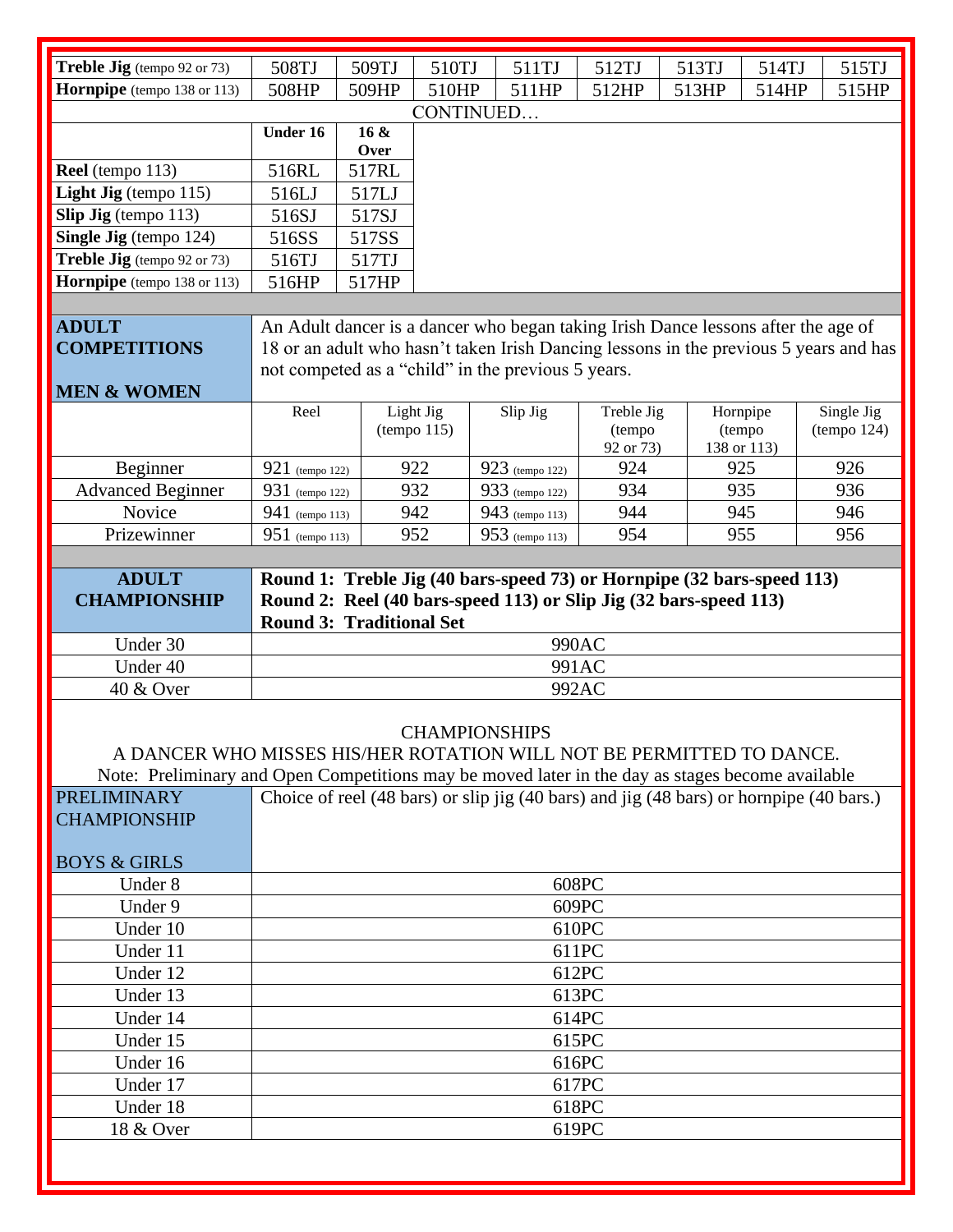| <b>OPEN</b>         | Choice of reel (48 bars) or slip jig (40 bars) and jig (48 bars) or hornpipe (40 bars) |
|---------------------|----------------------------------------------------------------------------------------|
| <b>CHAMPIONSHIP</b> | and set piece of dancer's choice.                                                      |
| <b>GIRLS</b>        | Note: U9 dancers must dance a traditional set piece.                                   |
| <b>3 ROUNDS</b>     |                                                                                        |
| Under 9             | 709OC                                                                                  |
| Under 10            | 710OC                                                                                  |
| Under 11            | 7110C                                                                                  |
| Under 12            | 712OC                                                                                  |
| Under 13            | 713OC                                                                                  |
| Under 14            | 714OC                                                                                  |
| Under 15            | 715OC                                                                                  |
| Under 16            | 716OC                                                                                  |
| Under 17            | 717OC                                                                                  |
| Under 18            | 718OC                                                                                  |
| Under 20            | 720OC                                                                                  |
| Under 21            | 721OC                                                                                  |
| Under 23            | 723OC                                                                                  |
| 23 & Over           | 724OC                                                                                  |
| <b>OPEN</b>         | Choice of reel (48 bars) and jig (48 bars) or hornpipe (40 bars) and set piece of      |
| <b>CHAMPIONSHIP</b> | dancer's choice.                                                                       |
| <b>BOYS</b>         | Note: U9 dancers must dance a traditional set piece.                                   |
| <b>3 ROUNDS</b>     |                                                                                        |
| Under 9             | 809OC                                                                                  |
| Under 11            | 811OC                                                                                  |
| Under 13            | 813OC                                                                                  |
| Under 15            | 815OC                                                                                  |
| Under 17            | 817OC                                                                                  |
| 17 & Over           | 818OC                                                                                  |
|                     |                                                                                        |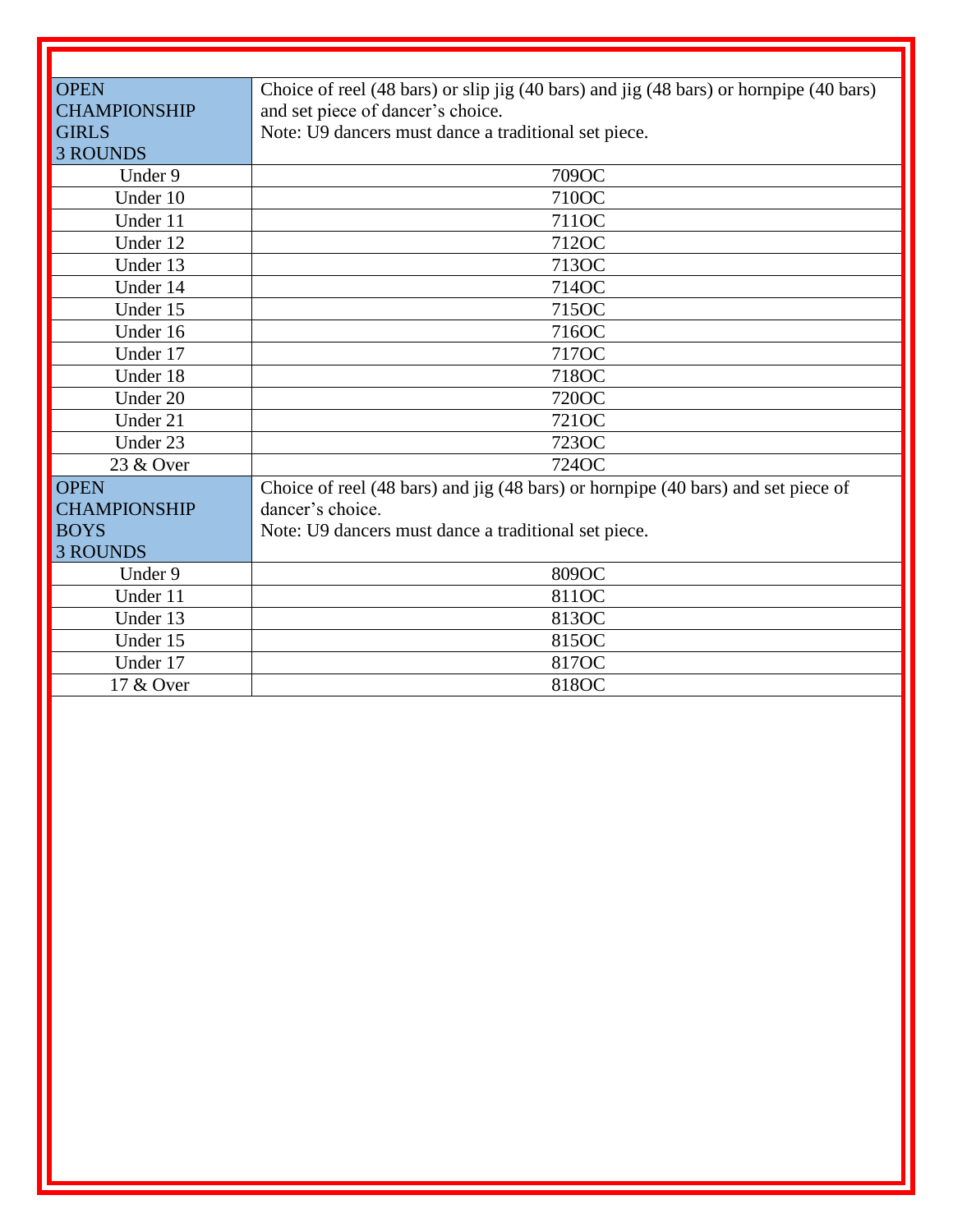## INTRODUCING: The GOLD Championships!



\*All Competitions will occur on the Lincoln Theatre Stage (pictured above.)

\*Competitions are open to all Preliminary and Open Champion dancers. Prizewinner dancers may enter at teacher's discretion.

\*All Championships will commence with the hard shoe round, followed by the soft shoe round. Please see the COMPETITION LISTING for the required dances per age group.

\*Dance lengths: Treble Jig 48 bars. Hornpipe 40 bars. Reel 48 bars. Slip Jig 40 bars.

\*Each competition will be judged by a non-rotating panel of 3 judges.

\*When the first two rounds of a Solo Championship (including Adult) are complete, the extended-Irish points system will be used to rank the competitors in order of merit. 50% of the participants will be recalled to perform a set dance.

\*Awards will be given in the evening on the Lincoln Theatre Stage to all dancers who have recalled in their respective competitions.

\*All 1 st place dancers are invited to perform in the Parade of Champions at the conclusion of the awards ceremony in the evening.

\*Competitions will run 8:00am-5:00pm Friday & Saturday.

\*Gold Championship competitions will be on the opposite day of regular comps (for example: if U8 boys Gold Championship is on Friday, Regular Preliminary U8 and Open Boys U8 will be on Saturday.)

\*The Feis will be offering \$40 Visa Gift Cards to all feis helpers aged 13 and older who work a 4 hour shift. If you would like to be considered for a position, please click on the link and fill out the google doc. We will contact you if we can use your services.

https://docs.google.com/forms/d/e/1FAIpQLScN8xFDPLl2267nbSRIk5F\_mm\_AABXdvQM5GdA1tv2MdWP DUA/viewform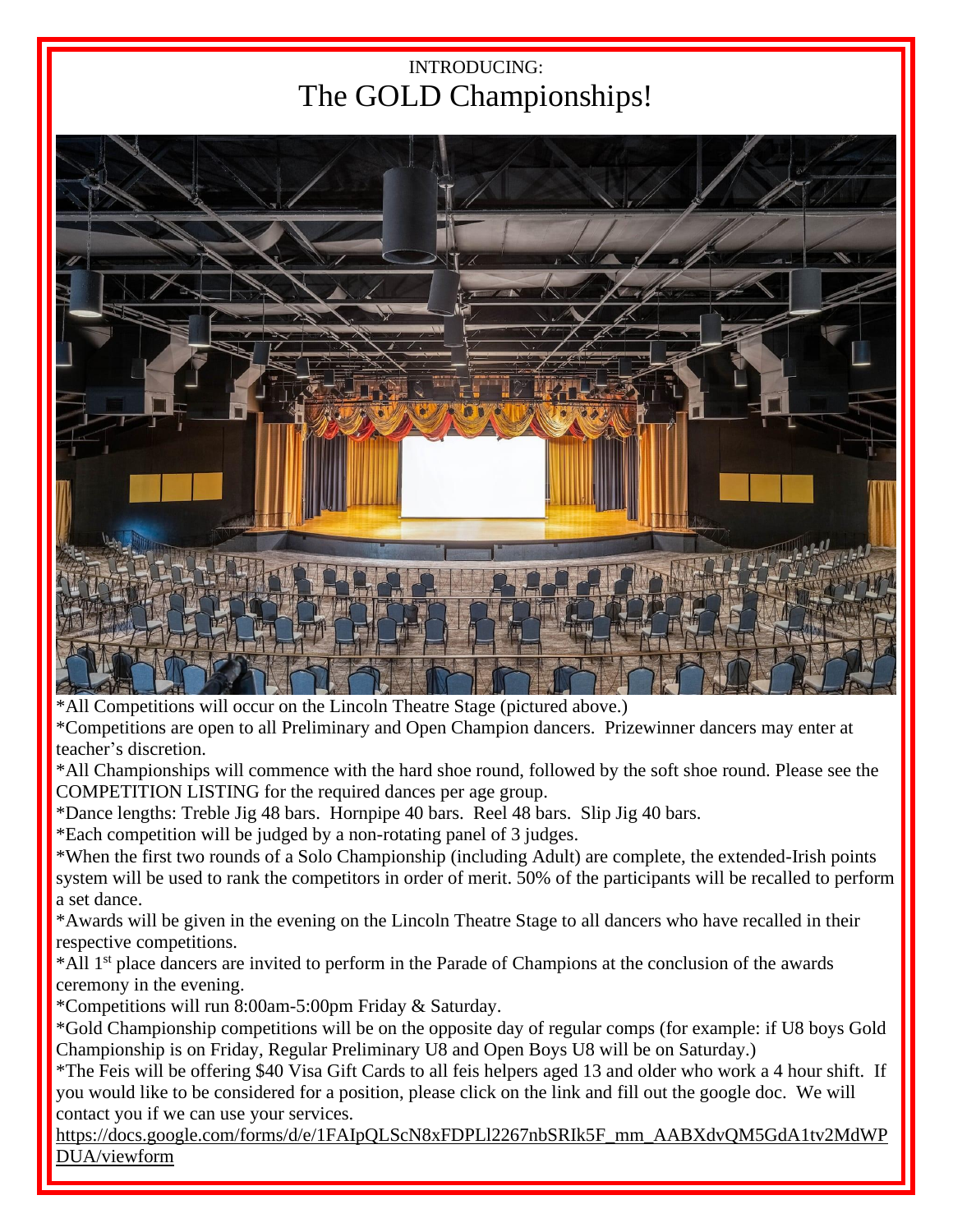### GOLD CHAMPIONSHIP COMPETITION LISTING

| #                                    | Competition                     | Dances Required                                              |
|--------------------------------------|---------------------------------|--------------------------------------------------------------|
| $\overline{1}$                       | <b>Boys Under 8</b>             | TJ, Reel and traditional set dance                           |
|                                      | Boys Under 9                    | TJ, Reel and traditional set dance                           |
| $\frac{2}{3}$                        | Boys Under 10                   | HP, Reel and Jig tempo set dance                             |
| $\overline{4}$                       | Boys Under 11                   | TJ, Reel and choice of set dance                             |
| $\overline{\overline{\overline{5}}}$ | Boys Under 12                   | HP, Reel and choice of set dance                             |
| $\overline{6}$                       | Boys Under 13                   | TJ, Reel and choice of set dance                             |
| $\overline{7}$                       | Boys Under 14                   | HP, Reel and choice of set dance                             |
| $\overline{8}$                       | Boys Under 15                   | TJ, Reel and choice of set dance                             |
| $\overline{9}$                       | Boys Under 16                   | HP, Reel and choice of set dance                             |
| 10                                   | Boys Under 17                   | TJ, Reel and choice of set dance                             |
| 11                                   | Men Under 18                    | HP, Reel and choice of set dance                             |
| 12                                   | Men Under 19                    | TJ, Reel and choice of set dance                             |
| 13                                   | Men Under 20                    | HP, Reel and choice of set dance                             |
| 14                                   | Men 20 & Over                   | TJ, Reel and choice of set dance                             |
|                                      |                                 |                                                              |
| $\#$                                 | Competition                     | Dances Required                                              |
| 15                                   | Girls Under 8                   | TJ, Reel and traditional set dance                           |
| 16                                   | Girls Under 9                   | TJ, Reel and traditional set dance                           |
| 17                                   | Girls Under 10                  | HP, Reel and Jig tempo set dance                             |
| 18                                   | Girls Under 11                  | TJ, SJ and choice of set dance                               |
| 19                                   | Girls Under 12                  | HP, Reel and choice of set dance                             |
| 20                                   | Girl Under 13                   | TJ, SJ and choice of set dance                               |
| 21                                   | Girls Under 14                  | HP, Reel and choice of set dance                             |
| 22                                   | Girl Under 15                   | TJ, SJ and choice of set dance                               |
| 23                                   | Girls Under 16                  | HP, Reel and choice of set dance                             |
| 24                                   | Girls Under 17                  | TJ, SJ and choice of set dance                               |
| 25                                   | Ladies Under 18                 | HP, Reel and choice of set dance                             |
| 26                                   | Ladies Under 19                 | TJ, SJ and choice of set dance                               |
| $\overline{27}$                      | Ladies Under 20                 | HP, Reel and choice of set dance                             |
| 28                                   | Ladies Under 22                 | TJ, SJ and choice of set dance                               |
| 29                                   | Ladies 22 & Over                | TJ, SJ and choice of set dance                               |
|                                      |                                 |                                                              |
| $\#$                                 | Competition                     | <b>Dances Required</b>                                       |
| 30                                   | <b>Adult Solo Championships</b> | TJ, Reel (Men), Reel or SJ (Women) and traditional set dance |
|                                      |                                 |                                                              |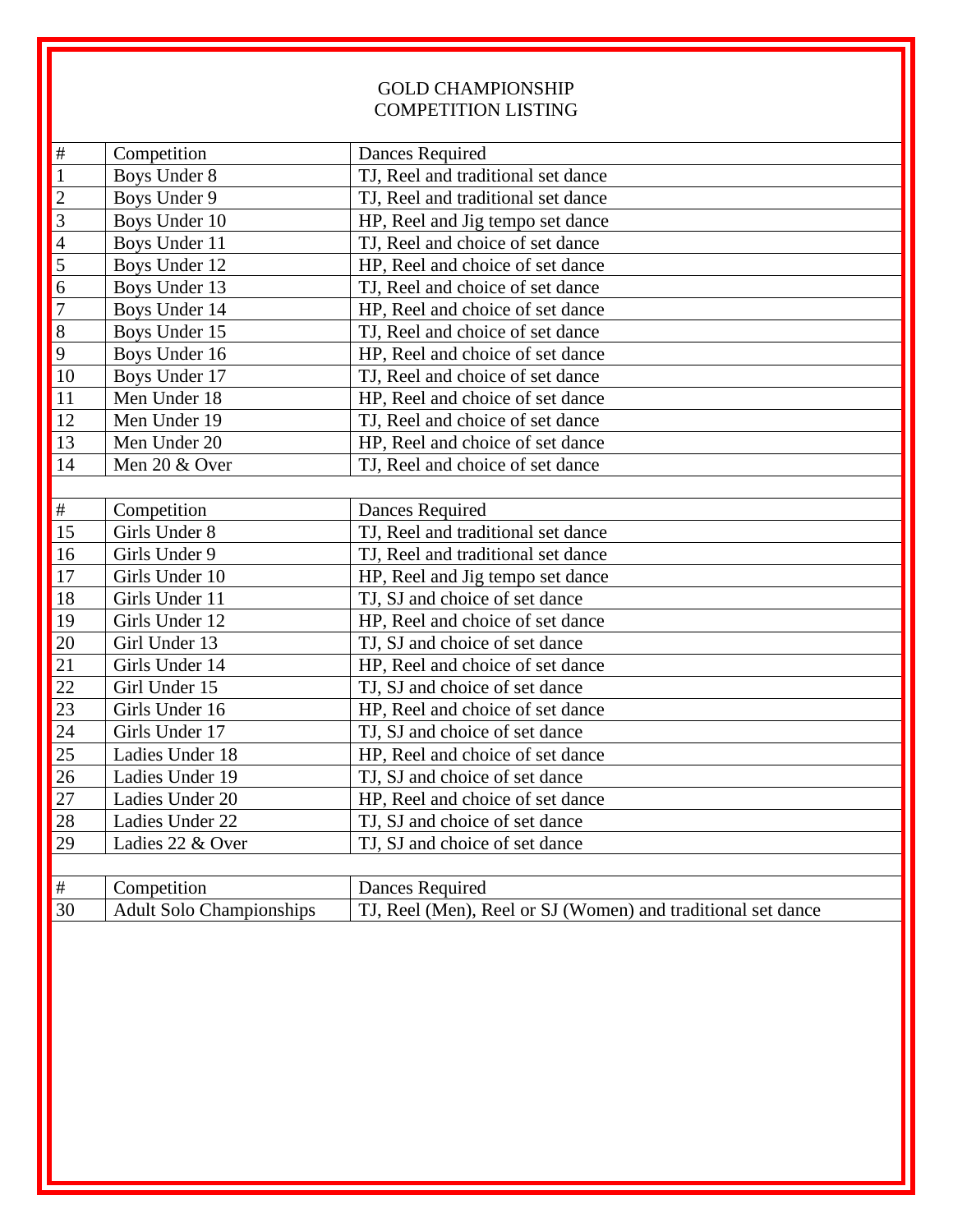# **MUSIC COMPETITION**

### THIS IS A HYBRID IN-PERSON / VIRTUAL COMPETITION!

2022 Judge(s): TBA.

- In-Person competitions will run on Saturday, June 25th from 8:00am to 2:00pm in the Limerock Room at the Wyndham Lancaster Resort and Conference Center.
- Virtual competitors MUST turn in videos by midnight on Sunday, June 19. See below for guidelines for video recording and submission.
- All competitors should play 2 tunes of CONTRASTING rhythms, for example jig, reel, polka, hornpipe, march, etc… Duets: Any traditional instruments. Note: Both competitors must play melody, no harmony.
- Competitors may pick up their awards and results at grade awards after 3:45pm. Virtual competitors will be emailed their results and mailed their awards. Results will also be announced on our Facebook page.
- Only Traditional Irish music and traditional Irish instruments will be accepted in all competitions.
- A satisfactory standard is necessary for awarding first or any other prize.
- Competitors who do not present themselves during competition hours may be disqualified. Every effort will be made to accommodate time conflicts for dancing competitors. Please let music room judges know of any conflicts.

### VIRTUAL COMPETITORS VIDEO GUIDELINES

- Videos must be turned in by midnight Sunday, June  $19<sup>th</sup>$ .
- Video must be recorded in landscape mode
- Audio must be clear
- Your entire instrument must be visible
- You must have your competitor number visible in the entire video
- Create a separate video for each tune
- No editing allowed
- Videos must be uploaded privately to YouTube. You must have your competition number and competitor number on the title of the video. Send the link of your videos to [palomairishdance@gmail.com](mailto:palomairishdance@gmail.com) with your competition number and competitor number on the subject line.
- The feis reserves the right to refuse any video for any technical or rules reason
- Turning in your video means that we have permission to share it on our social media to highlight different placements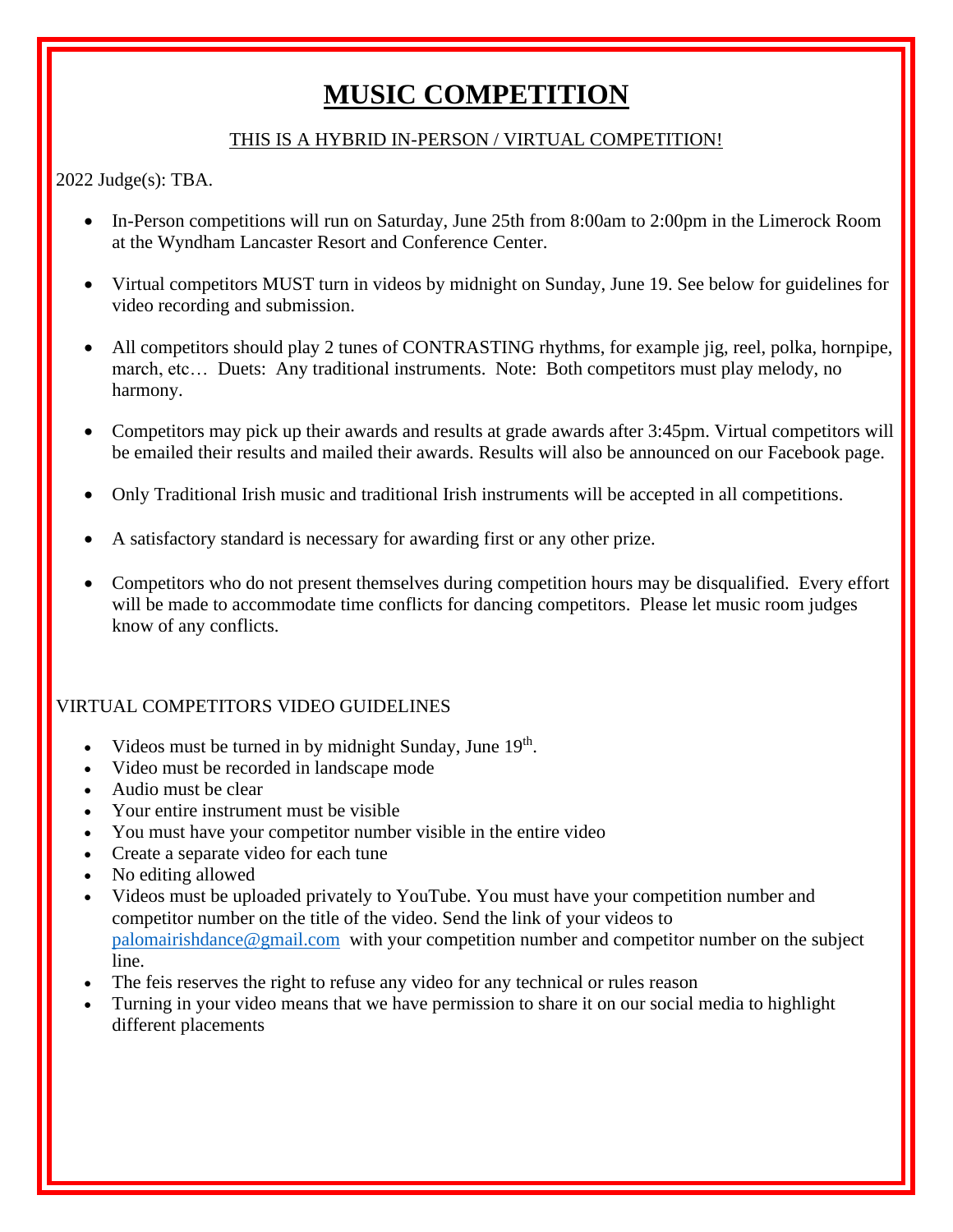| Ages  | Fiddle | Tin     | Flute | Concertina/ | All Other   | Bodhran | Accomp    | Singing | Duet | Grand    |
|-------|--------|---------|-------|-------------|-------------|---------|-----------|---------|------|----------|
|       |        | Whistle |       | Accordion   | Melody      |         | animent   |         |      | Champion |
|       |        |         |       |             | Instruments |         | (Exampl   |         |      | Awards*  |
|       |        |         |       |             |             |         | e: Piano, |         |      |          |
|       |        |         |       |             |             |         | Guitar)   |         |      |          |
| Under | 5000   | 5001    | 5002  | 5003        | 5004        | 5005    | 5006      | 5007    | 5008 | 5009     |
| 12    |        |         |       |             |             |         |           |         |      |          |
| Under | 5010   | 5011    | 5012  | 5013        | 5014        | 5015    | 5016      | 5017    | 5018 | 5019     |
| 18    |        |         |       |             |             |         |           |         |      |          |
| 18 &  | 5020   | 5021    | 5022  | 5023        | 5024        | 5025    | 5026      | 5027    | 5028 | 5029     |
| Over  |        |         |       |             |             |         |           |         |      |          |

\*Competitors will receive a placement for each individual competition they enter.

\*All contestants are automatically entered into the Grand Champion Awards when signing up for their individual competitions. Being entered into the running for the Grand Champion Awards is free of charge and does not require extra submissions or videos – tunes played for your individual competitions will be used for the Grand Champion Awards.

\*Contestants from each age group have the chance to win Grand Champion, 1<sup>st</sup> Runner up, and 2<sup>nd</sup> Runner up in their respective age groups.

\*Scholarships will be given for the following amounts and checks will be paid directly to music teachers.

Grand Champion Under 12: \$100 1 st Runner Up Under 12: \$50 2<sup>nd</sup> Runner Up Under 12: \$25 Grand Champion Under 18: \$100 1<sup>st</sup> Runner Up Under 18: \$50 2<sup>nd</sup> Runner Up Under 18: \$25

Grand Champion 18 & Over: \$100 1 st Runner Up 18 & Over: \$50 2<sup>nd</sup> Runner Up 18 & Over: \$25